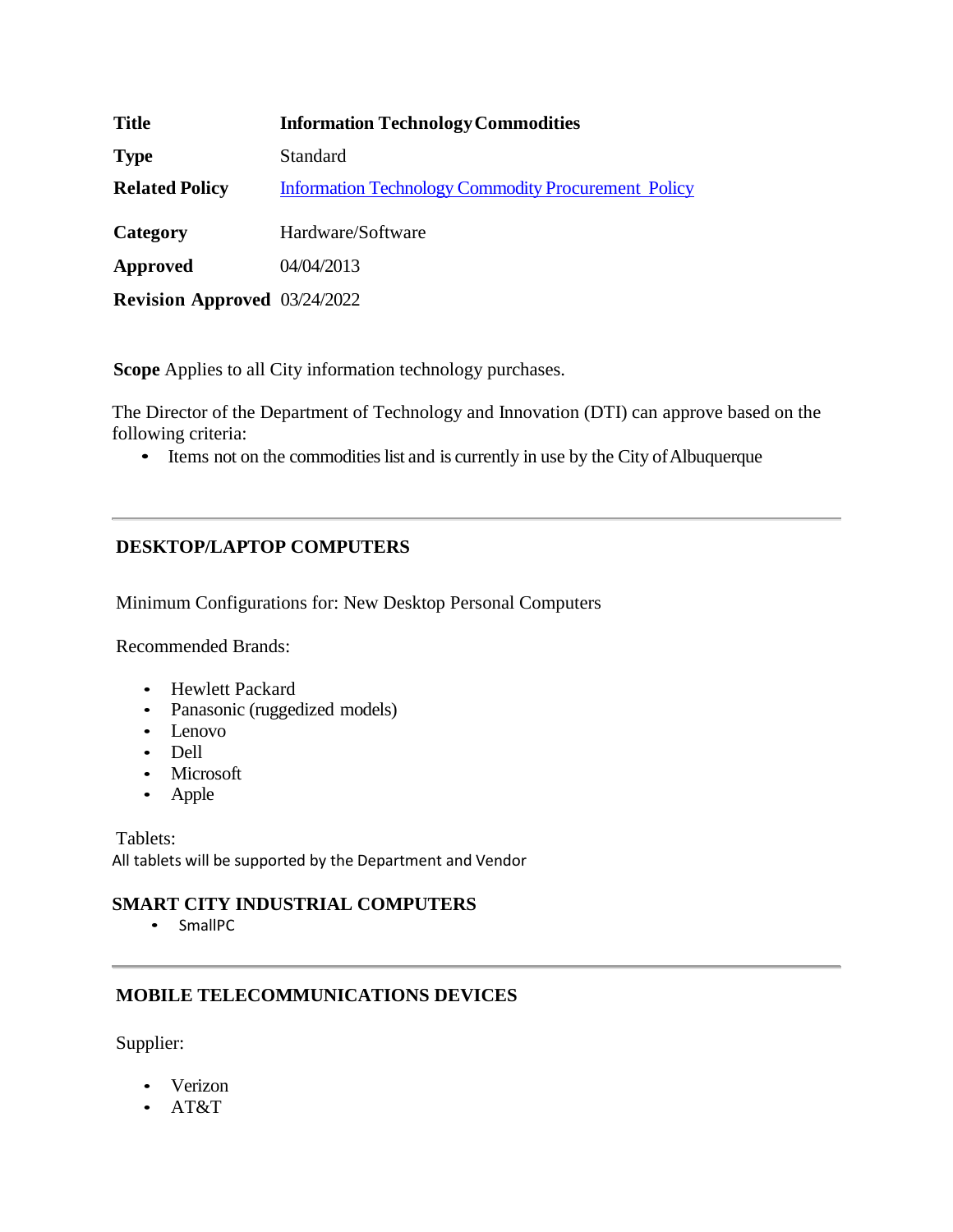# **NETWORK MULTI-FUNCTION DEVICES (e.g., printers, scanners, copiers, plotters)**

Maintenance and Support Requirements:

- Must include device configuration with cost, if any, to be paid by requesting Department
- Three-years minimum preferable five-years on- site maintenance and support from the supplier

Approved Manufacturers:

- Hewlett-Packard
- Xerox
- Konica Minolta
- Canon
- Fujitsu

For high volume scanning, see IMAGING SYSTEM DOCUMENT SCANNING DEVICES section.

## **SERVERS AND STORAGE**

All server configurations will need a DTI review before proceeding to TRC. DTI will review these items and how it fits into the current infrastructure.

Component Minimum Standards:

- Memory:
- Cache:
- Disk Configuration/Fault Tolerance: SCSI, FibreChannel, ATA/IDE (conditional), iSCSI.
- Operating System: local, hardware RAID (level may vary by platform).
- Data: local, hardware RAID (1, 1E, 5, 5E, 1+0) with on-board spare as necessary.

Storage platforms:

- IBM System Storage
- HP Storage
- Nimble
- NetApp

Network Attached Storage (NAS) platforms

• IBM System Storage: NetApp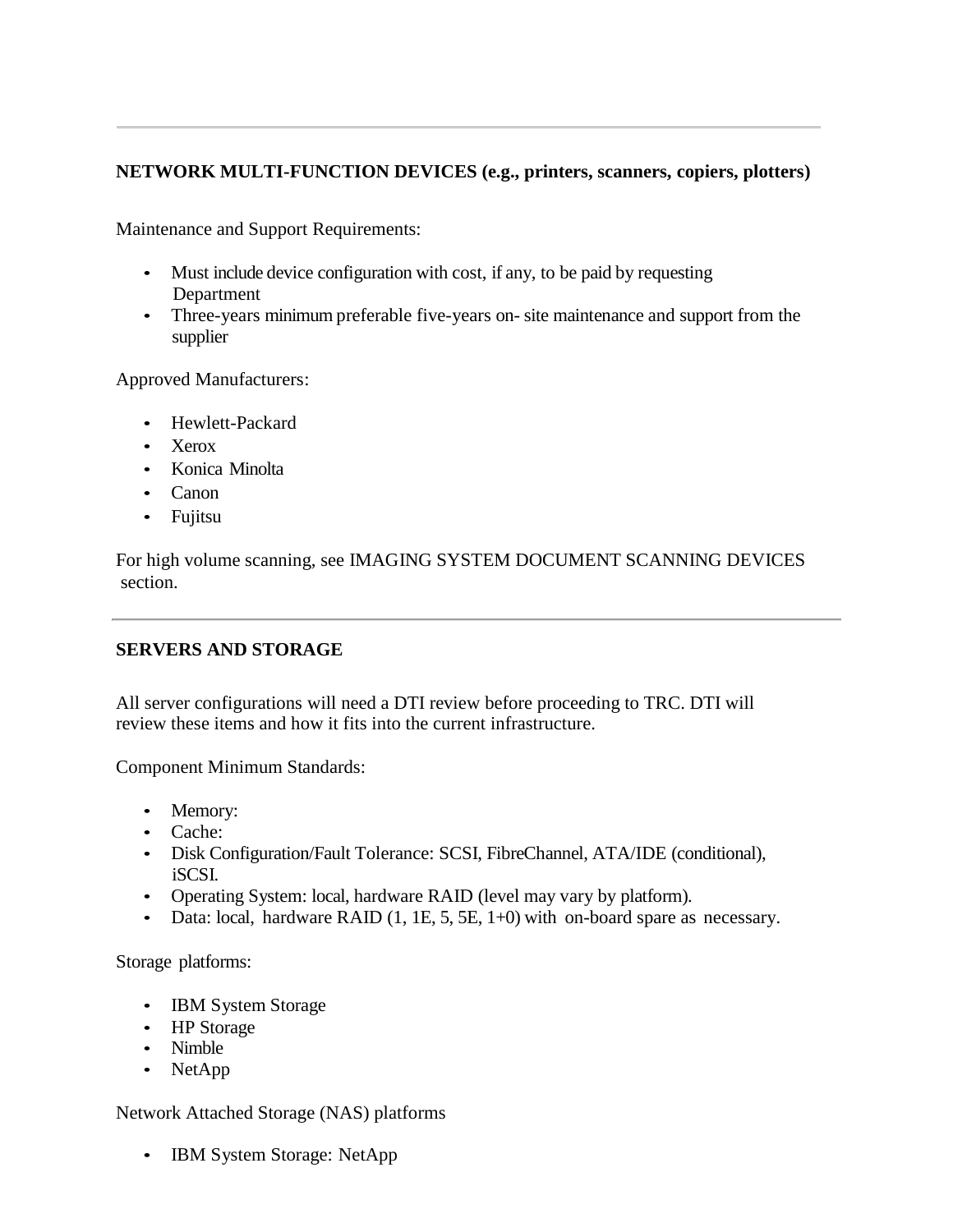Tape Backup/Library:

• Quantum TapeLibrary

#### Power:

- Redundant, UPS required if not DTI resident
- Network Interface Card(s)

#### Monitor:

• Required if not DTI resident, or KVM present, 15" minimum

## Operating System:

- Microsoft Windows Server (Microsoft Supported Versions and Approved Mitigated Legacy Versions)
- Red Hat Enterprise Linux (RHEL)
- Oracle Enterprise Linux (OEL)

## Backup and Archiving:

- Veritas Virus Protection:
- Trend Micro

#### Maintenance:

- 3-year minimum warranty 5 year preferred
- 24-hour x 7-day support (tier-1)
- 8-5 Work day (tier-2 or lower) or tier-1
- 4-hour on-site response
- parts and labor included

#### Preferred Platforms:

- Lenovo
- Dell
- HPE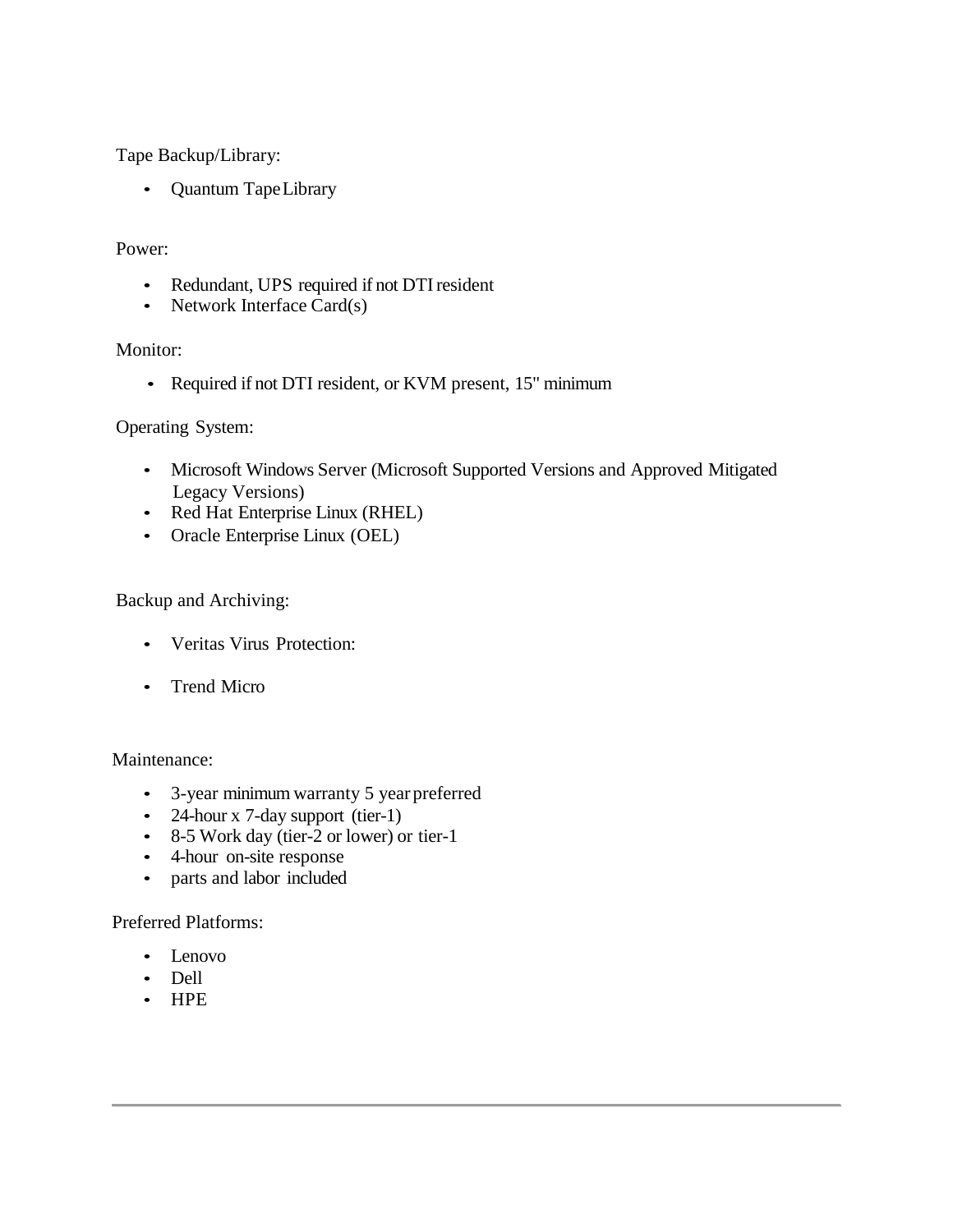# **ENTERPRISE SYSTEM SOFTWARE**

Component Standards

E-mail:

- Server Microsoft Exchange
- Client Microsoft Outlook
- Client (web) Microsoft Outlook Web Access (OWA)
- Microsoft Office 365

Email Antispam and Encryption:

• 2FA and hardware compatible with 2FA

Instant Messaging:

- Microsoft
- Cisco

Remote Desktop Support:

• Bomgar

Team Collaboration:

- Microsoft
- Cisco

Web Application Server (Internal Development):

- Apache Jakarta/Tomcat
- Microsoft IIS

Web Application Server (COTS):

- BEA Weblogic/Tuxedo (PeopleSoft)
- Apache Jakarta/Tomcat, Geronimo
- Microsoft IIS
- Oracle Forms Server

Web Server: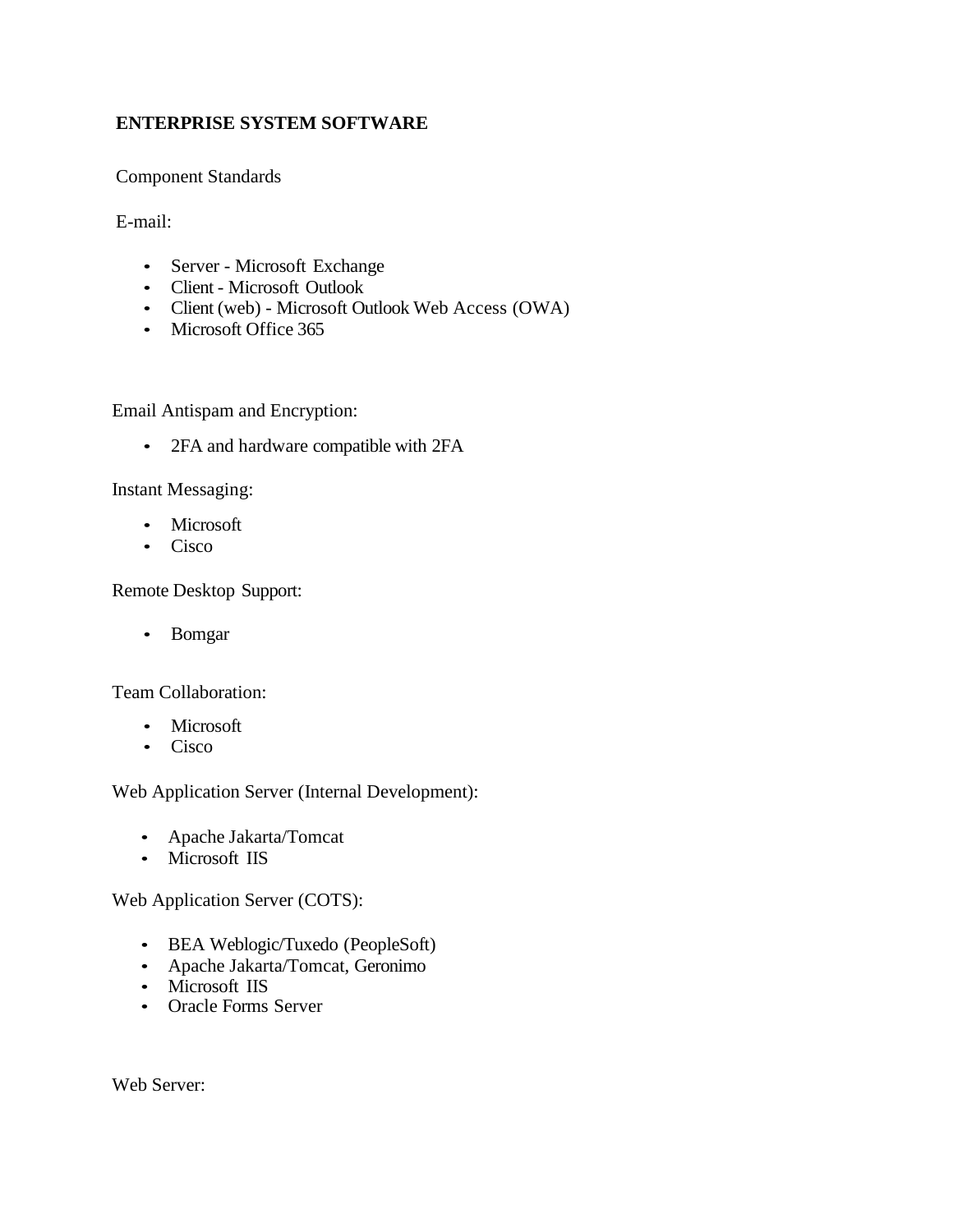- Apache HTTPd
- Microsoft IIS

Web Filtering:

- Trend Micro
- Cisco

Web Content Management:

• Plone

Database Management Systems:

- Oracle
- Microsoft SQL Server

DBMS Administration Tools:

- Embarcadero Technologies DBArtisan
- Quest TOAD

Directory:

• Microsoft Active Directory (COA Domain only)

Identity Management:

• Microsoft

Application Centralization:

- VMWare
- Microsoft

Production Scheduling:

• Appworx

Centralized Desktop Management:

- Microsoft Active Directory
- AdminStudio Professional
- KACE

Geographic Information Systems (GIS)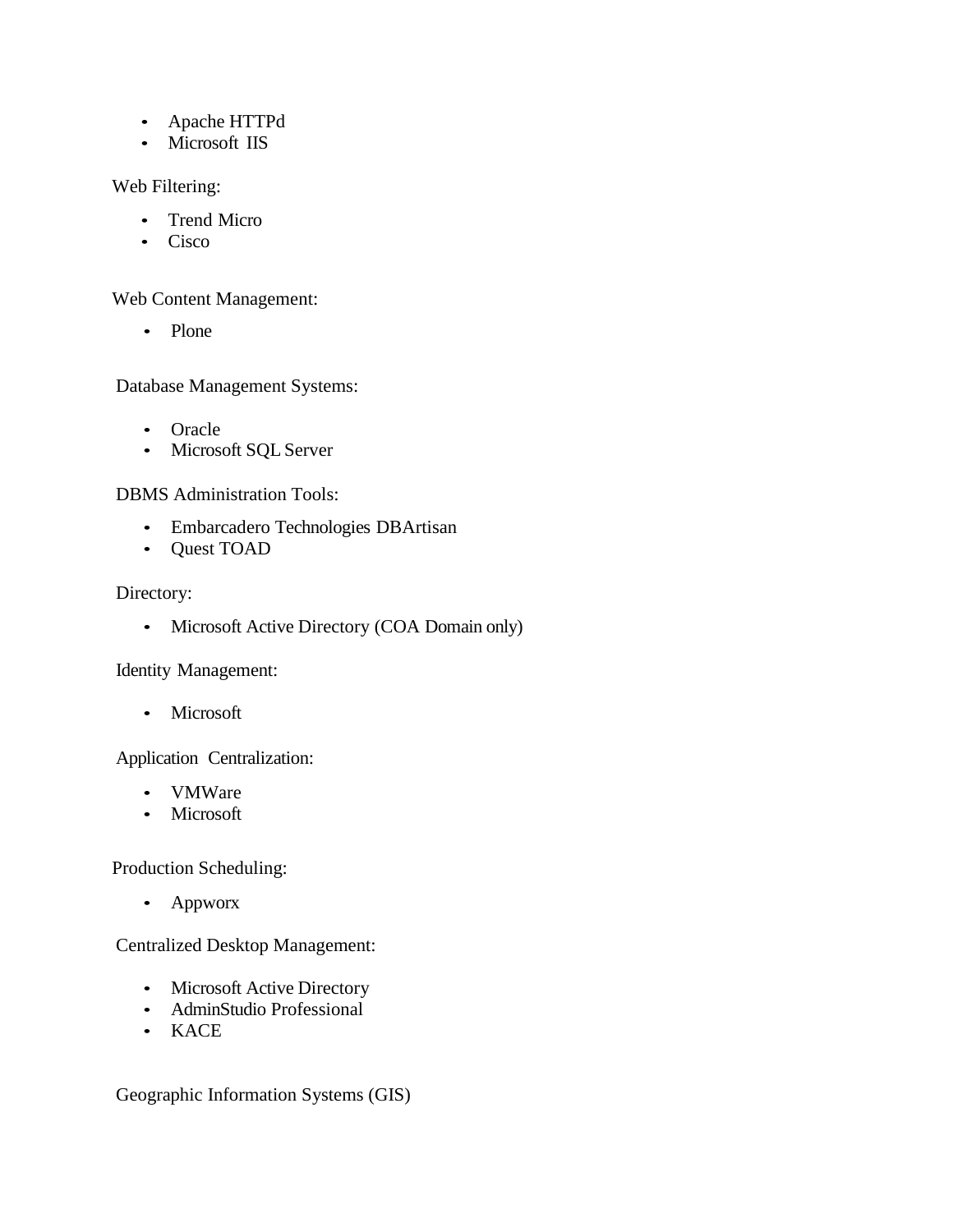• Environmental Systems Research Institute (ESRI) Components

Operating System Virtualization/Hypervisor:

- VMWare
- **Microsoft**
- Redhat
- Oracle

System Monitoring:

- Oracle Enterprise Manager (OEM)
- WhatsUp Gold (WUG)

Network Monitoring

- Cisco
- Cacti
- WhatsUp Gold (WUG)

## Network VPN

- Cisco
- Netmotion

Intrusion Protection

- Cisco
- Trend

Service Desk (Ticketing System)

• KACE

Password Reset Tool (For End Users):

- Zoho Corporporation
	- o ADSelfService Plus
	- o ADManager Plus

# **CITY COUNCIL**

City Goals and Objectives Tracking

• Envisio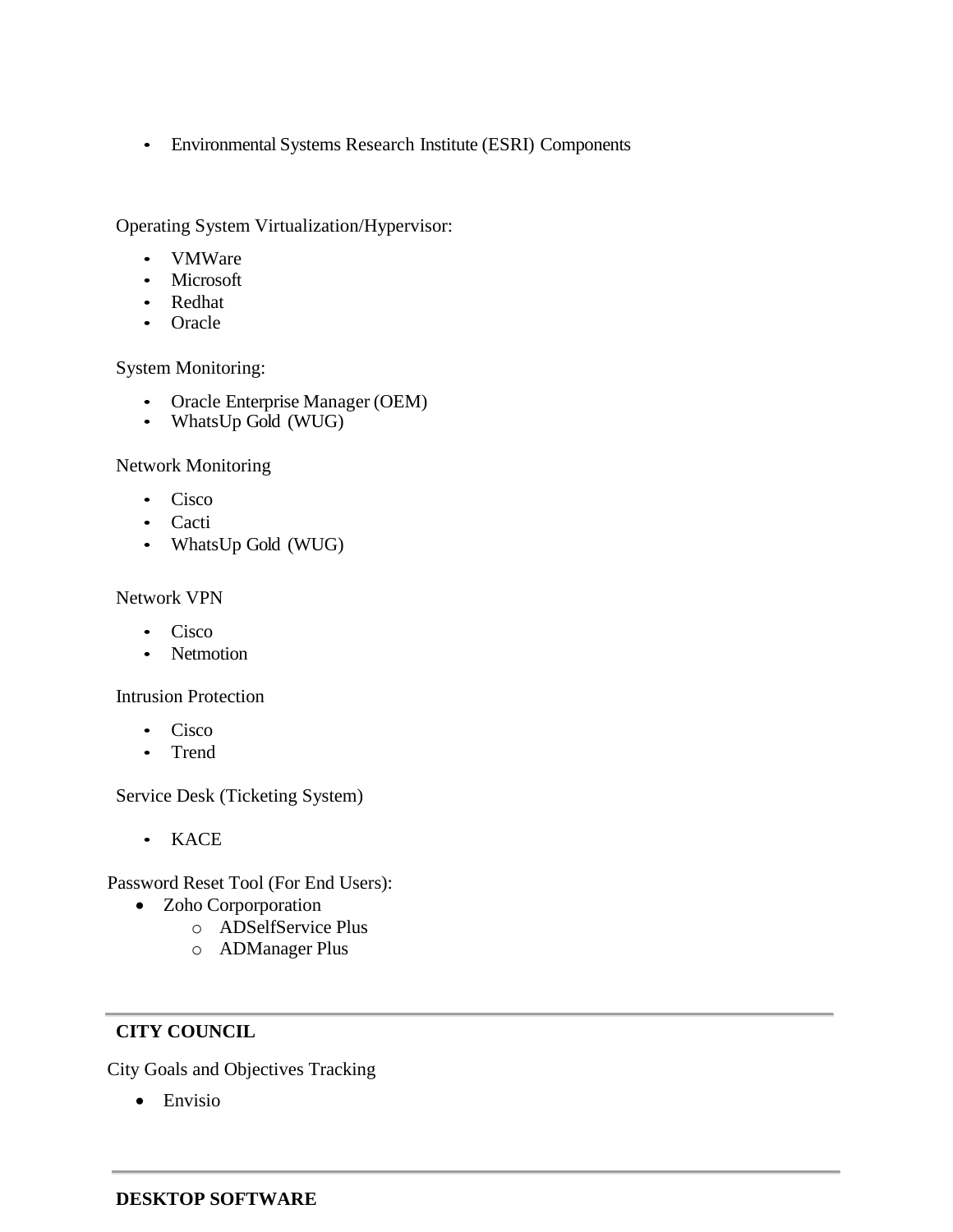Supported Software: (includes installation and limited how-to and problem-solving.

No instructional courses are offered.)

- Microsoft Office Suite
- Office 365
- Professional (organization charts)
- Adobe Acrobat (current versions)
- activePDF, PrimoPDF, PDFWriter
- Microsoft Internet Explorer

Unsupported Software: (no installation, instructional, how-to or problem-solving support. If installation is required to perform specific job duties, it must be support.)

- Adobe PageMaker
- Mozilla Firefox
- Google Chrome
- Adobe Photoshop
- Centurion DriveShield (for public-access and training machines)
- Microsoft SharePoint Designer
- Eclipse Integrated Development Environment

Supported Operating Systems:

- Microsoft Windows Professional
- macOS

Unsupported Operating Systems: (no installation, instructional, how-to or problem-solving support. If installation is required to perform specific job duties, it must be provided by Department staff or through vendor support.)

- Windows(purchase license, but run Windows until compatible City standard security software is available)
- Red Hat Enterprise Linux WS or Red Hat Desktop
- SuSE Linux Enterprise Desktop
- MacOS

End of life

Legacy Operating Systems: (limited support available for existing installations; no new installations permitted)

• Windows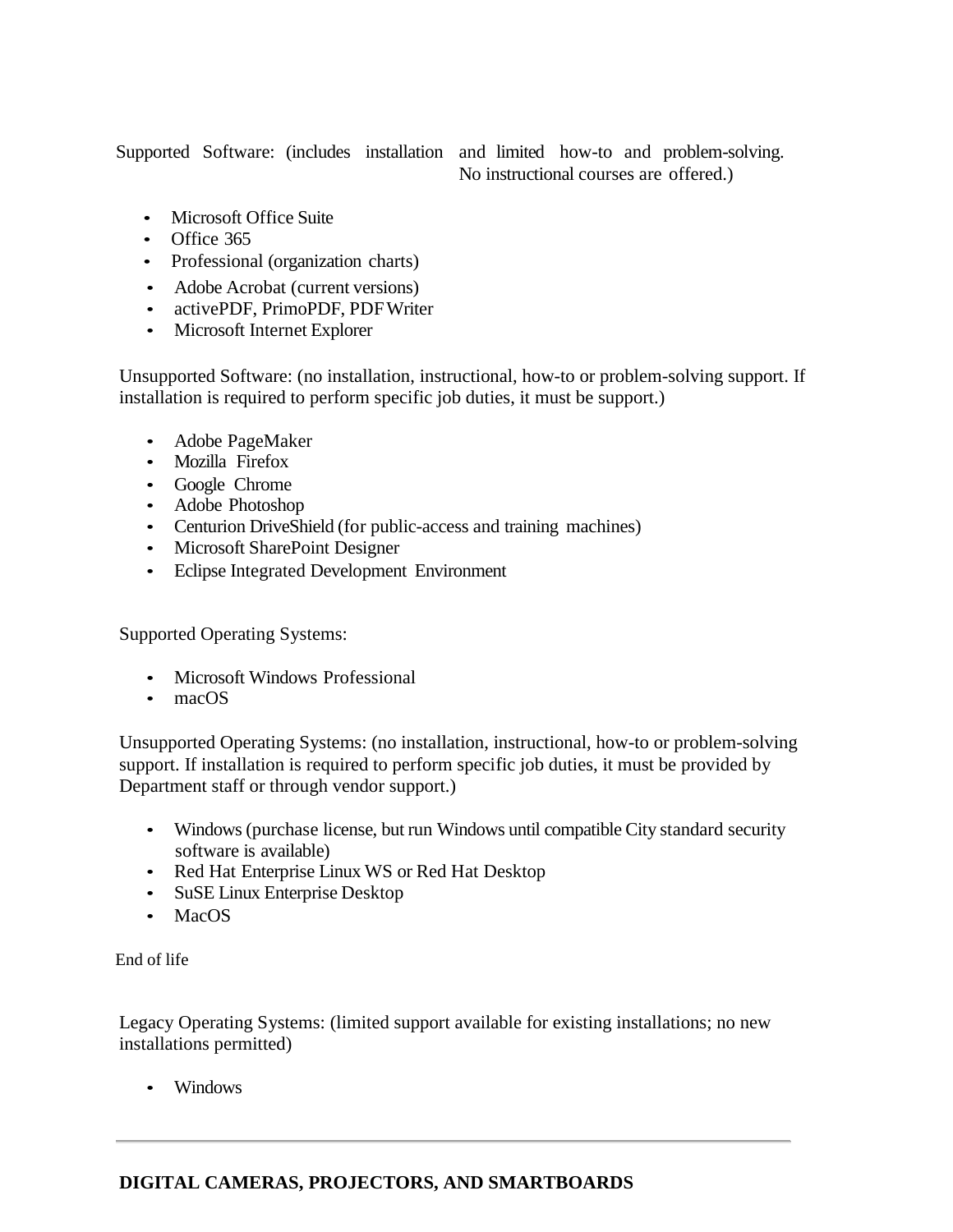# **GLOBAL POSITIONING SYSTEM ("GPS") DEVICES**

- GPS devices should be compatible with ESRI data formats, such as a shapefile.
- At a minimum, the GPS device should be able to export an ASCII text file or other tabular format of the coordinates collected.
- Information collected on the GPS unit should be downloadable to a PC via USB or other connection.
- GIS SharePoint site: [http://sharepoint.cabq.gov/gis/GPS/Forms/AllIt](http://sharepoint.cabq.gov/gis/GPS/Forms/AllItems.aspx) ems.aspx

# **PARKING STATIONS**

- Parkeon (electronic mid-block parking station)
- Duncan (electronic single head credit card capable)
- IPS (electronic single head credit card capable)

# **PHYSICAL SECURITY EQUIPMENT ANDSOFTWARE**

Video surveillance system

- System must be DVTel or DVTel Compatible.
- Alarm Detection System (such as intrusion and process monitoring, but not fire).
- Equipment must have an output associated to each alarm condition to interface to a Software House system by means of a Software House control panel.

OR

The system must be OpenEye RADIUS.

## **NON-PUBLIC SAFETY AUDIO LOGGING RECORDERS**

• The following equipment is the City standard for digital audio logging recorders: Verin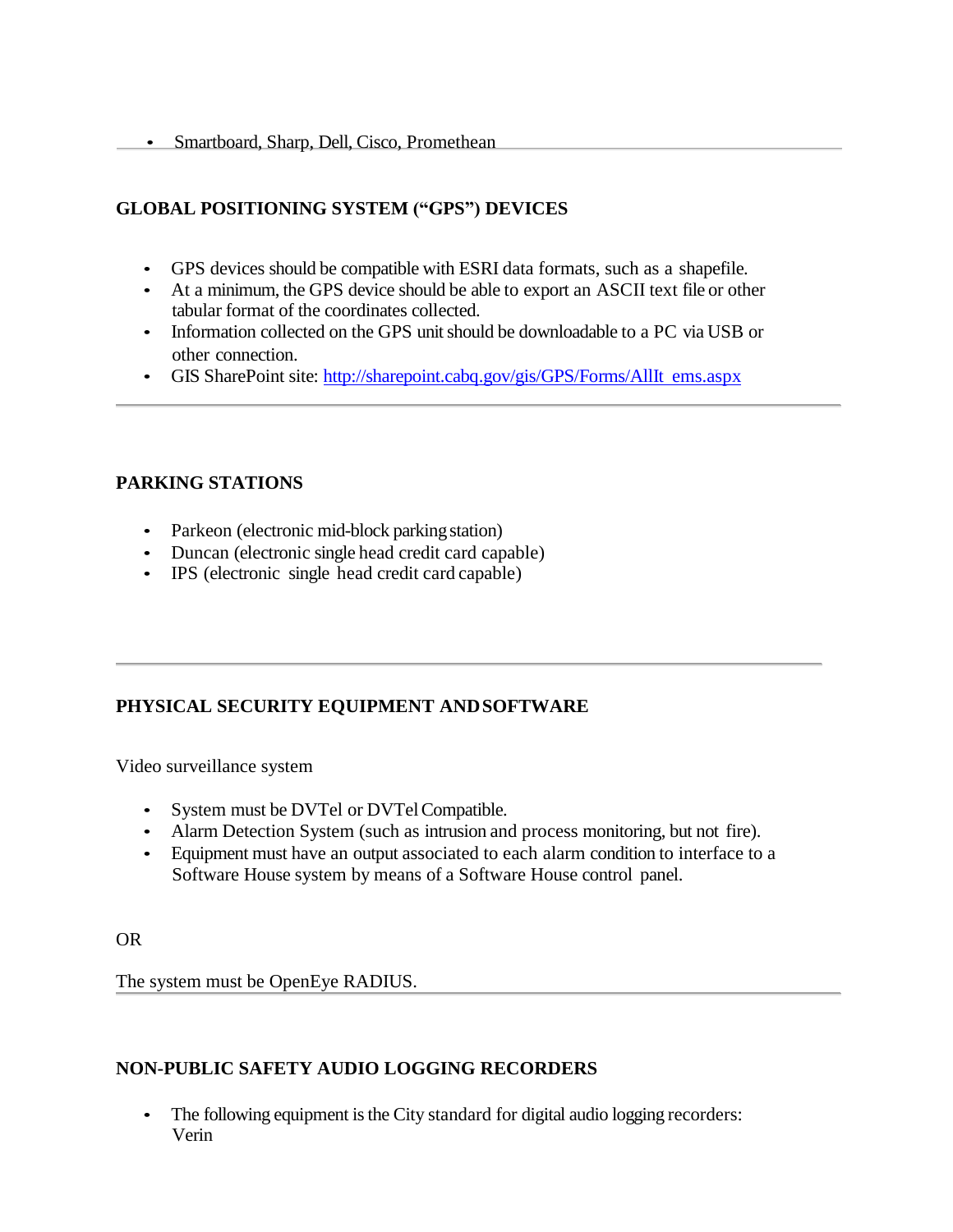# **PUBLIC SAFETY DIGITAL LOGGING RECORDERS**

- The following equipment is the City standard for public safety digital logging recorders:
- Mercom Audiolog

Public Safety Dispatch Consoles

Minimum standard requirements for a public safety dispatch PC console setup:

- 3 GHz Processor
- 2 GB Memory
- 160 GB Hard Drive
- 3 1/2 Floppy Disk Drive
- DVD +/- RW Disk Drive
- DB9 Male RS 232 Serial Port assigned to COM 1
- DB9 Male RS 232 Serial Port assigned to COM 2
- DB25 Male RS 422 Serial Port assigned to COM 3 (PartSeaLevel 7108)
- PS2 Port (Quantity 2)
- VGA Video Port
- USB 2.0 (Quantity 4)
- Windows operating system
- Keyboard or Mouse/Footswitch control
- Desktop Microphone
- Dispatch Headset
- Select and Unselect Speakers

## **GENERAL SERVICES RADIO SYSTEM**

Minimum Standard Requirements: Harris Communications™ mobile (vehicle) and portable (handheld) radios.

- 806-870 MHz Enhanced Digital Access System (EDACS) compatible
- 30 Watt RF output power mobile
- 3 Watt RF output power portable
- 128 Channel minimum
- 800 MHz antenna
- FCC type-accepted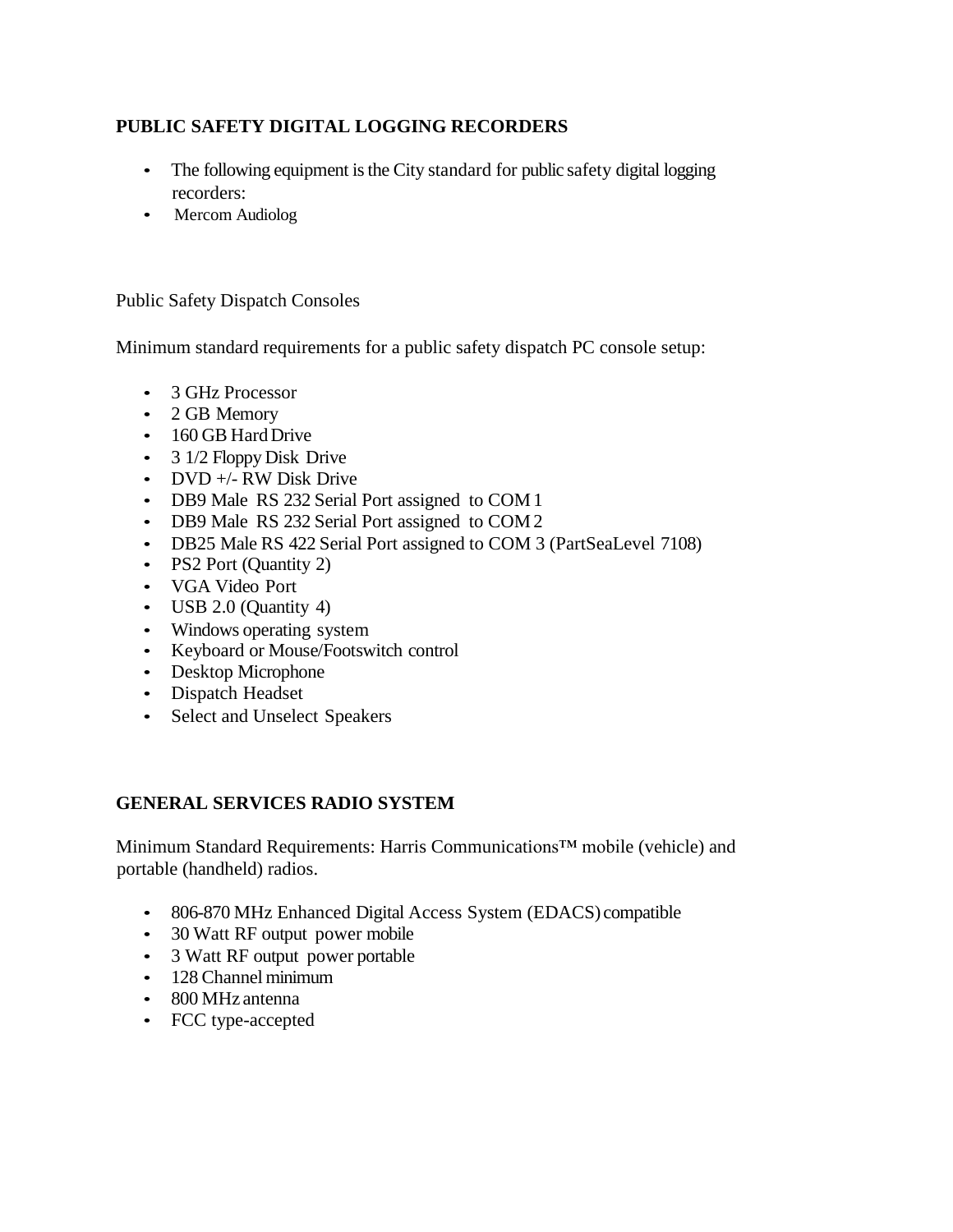# **VHF/UHF ISOLATED REPEATER RADIO SYSTEM**

Minimum Standard Requirements:

• Harris Communications™ mobile (vehicle) and portable (handheld) radios

## **IMAGING SYSTEM DOCUMENT SCANNING DEVICES**

Approved manufacturers for high volume scanning used specifically for large volume document scanning projects:

- Xerox
- Konica Minolta
- Canon
- Fujitsu
- ColorTrac

For day to day infrequent scanning, see NETWORK MULTI-FUNCTION DEVICES (e.g., printers, scanners, copiers, plotters) section.

## **PUBLIC/EDUCATION/GOVERNMENT ACCESS (PEG)**

• Need recommended brands

## **DIGITAL VIDEO BROADCAST SERVERS**

## **LIBRARY AUTOMATION HARDWARE AND SOFTWARE**

**Vendor:** Innovative Interfaces, Inc.

• Sierra integrated library platform. The Sierra system includes vendor-supplied configured servers and software that consists of the following modules:

> Acquisitions, Cataloging, Serials, Circulation, Patron database management, Program Event Registration.

• WebPacPro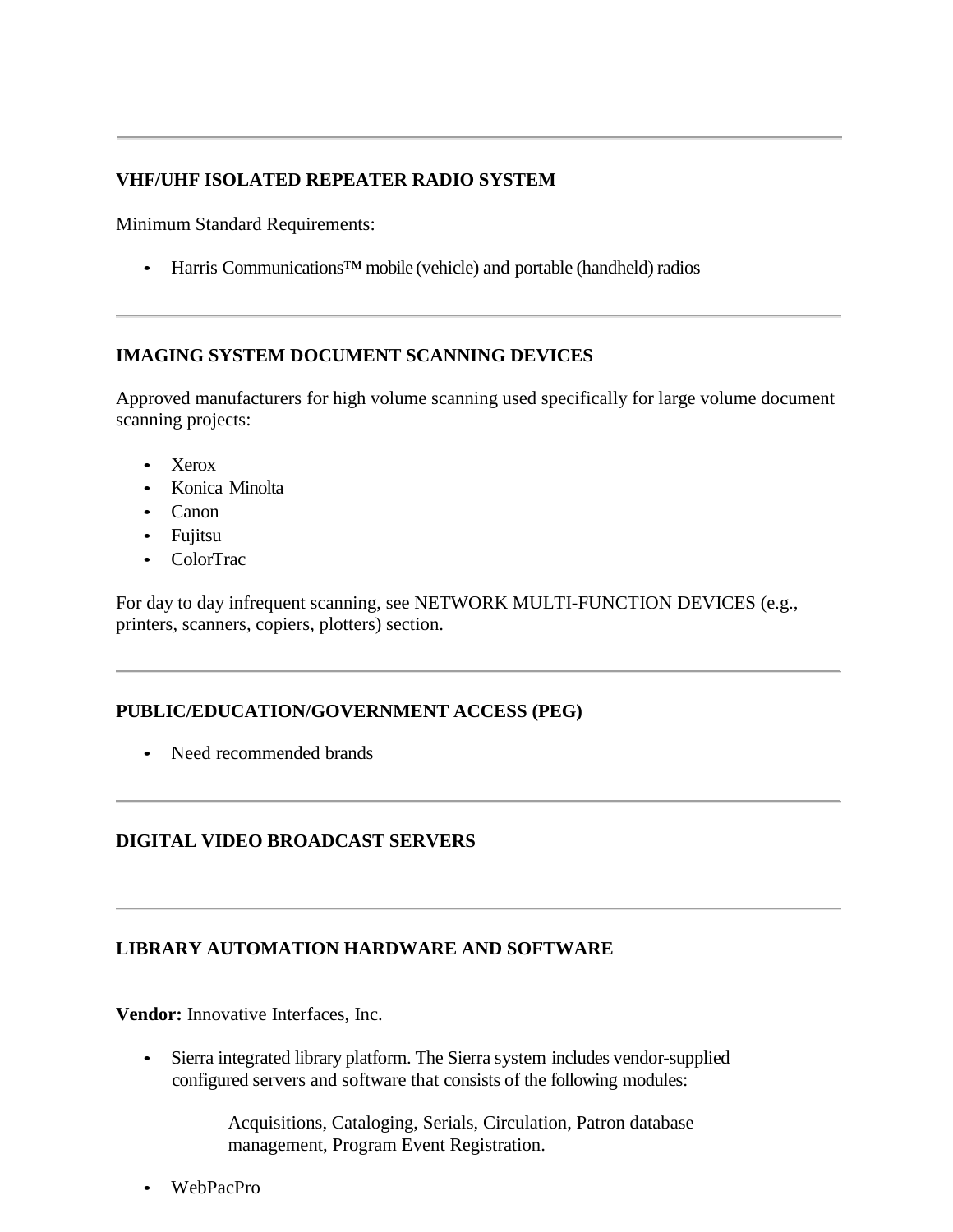• Encore

**Vendor:** Bibliotheca Library Systems:

- Bibliotheca SelfCheck
- Bibliotheca Detection Systems: Bibliotheca Tattle Tape security strips, Bibliotheca Detection Gates, Sensitize/Desensitize devices.
- Bibliotheca Automated Materials Handling and Detection

## **Systems:**

- Public Access Management System (PAMS): Comprise Technologies Smart Access Management system
- Point of Sale: Comprise Technologies Smart Money Manager: part of the SAM system and is compatible with Innovative Interfaces, Inc. Sierra library automation platform.

# **SIRIUSWARE SALESWARE KIOSK HARDWARE**

- Lenovo ThinkCentre Tiny-in-one LED Monitor full HD (1080p)
- Lenovo ThinkCentre tiny desktop
- Ingenico isc250 Credit Card Machine
- Star Micronics Receipt Printer (Model TSP650II and newer)
- Star Micronics Cash Drawer
- Zebra card printer and peripherals
- Zebra or Honeywell barcode scanners
- ID TECH MagStripe Reader
- Power strip surge suppression

## **EMERGENCY MANAGEMENT SOFTWARE**

Vendor: EMSystems (Emergency Medical Software Services)

- Vendor: Records & Data Management
- Hyland OnBase
- Web EOC
- Vendor: RAVE
- Mass notification
- Vendor: Life Technologies/ThermoFisher Scientific
- Applied Biosystems/Genemapper
- Vendor: FARO
- 3D Scanning hardware and software
- Vendor: IDEMIA
- Biometrics Identification Solution (BIS)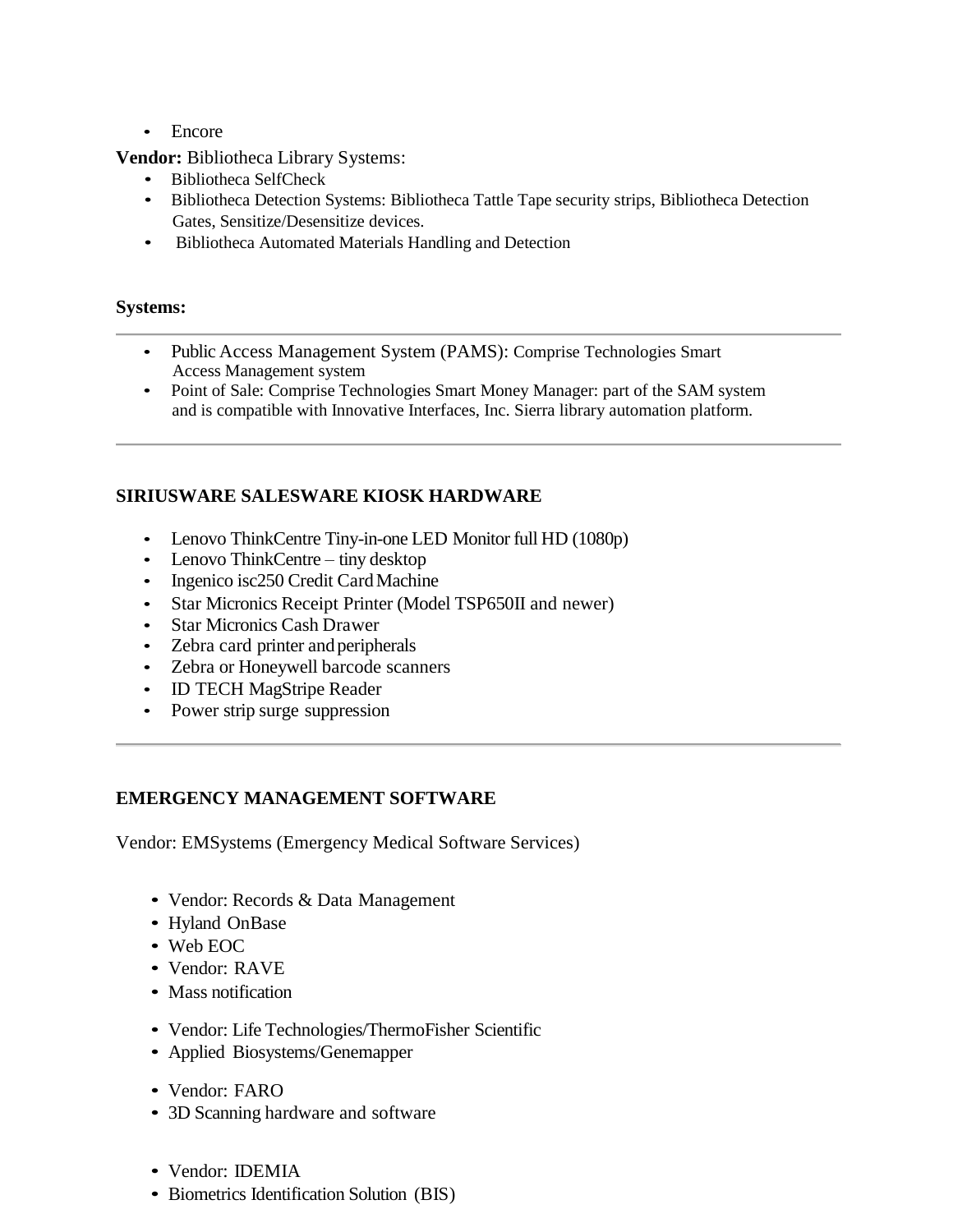• LiveScan

# **TRANSIT AUTOMATION HARDWARE AND SOFTWARE**

**Vendor:** Trapeze Software Group

Paratransit service: trip booking, automated vehicle routing, onboard mobile data computers and computer aided dispatch modules and automated reminder calls.

Trapeze: online driver's schedule information, online Paratransit trip booking, online trip planning tool, scheduled and real-time next bus information via text messages, interactive voice response or e-mail notification.

- **AVL:** GPS based automated vehicle location system and schedule adherence.
- **BB:** Fixed route automated blocking module.
- **BSM:** Software to track amenities, repairs and maintenance schedules for busstops.
- **FX-Info-MON:** Estimated time of arrival at bus stops based on AVL data. Enhances FX- Info-IVR and FX-Info-SMS below with real- time information.
- **FX-Info-email:** Automated e-mail notification of next businformation.
- **FX-Info-IVR:** Automated interactive voice response module providing next bus information.
- **FX-Info-SMS:** Automated text message response module providing next bus information.
- **FX:** Scheduling module for the fixed route service.
- **Info-Agent:** Trip planning software for call centers.
- **Info-Publish:** Fixed route schedule publication module.
- **Info-Web:** Web based trip planning module.
- **MapMaker:** Import and conversion tool to utilize existing GIS maps.
- **OBS hardware:** Onboard mobile data computers for driver communication, on-time performance information, dynamic Paratransit manifest and fixed route directions.
- **Ops:** Software module to track drivers' schedules, bid assignments vs. actual work, union rules and absences.
- **Ops-Web:** Web based communication tool for drivers.
- **PASS:** Automated routing, trip booking, and computer aided dispatch system for the Paratransit service.
- **PASS-IVR:** Automated telephone based scheduling system for the Paratransit service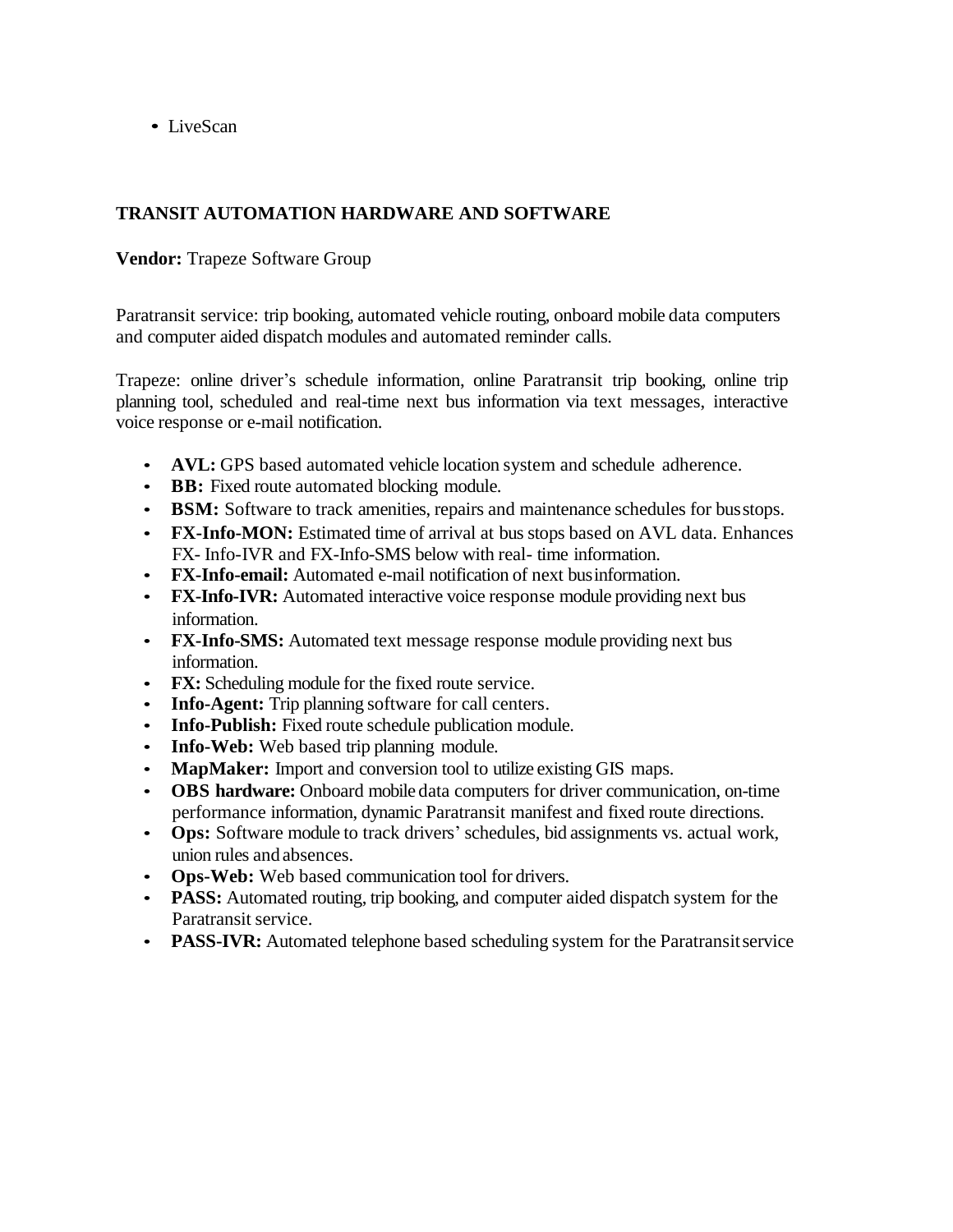and reminder calls the day prior to customer's travels. Also provides reminder calls on the day of travel 10 minutes prior to vehicle's arrival.

• **Plan:** Fixed route analysis, planning and budgeting module.

#### **Vendor:** Hanover

• **Destination Sign:** Vehicle's high-intensity LED signs. Integrates to the Digital Recorders onboard announcement system to reduce the number of logon devices for the driver.

## **Vendor:** Seon

- **Mobile View:** Ruggedized onboard surveillance system with audio recordings, wireless download of data at bus yards, centralized management software, open architecture for interfaces to GPS receivers and other onboard devices.
- **Safe Fleet V-Max Commander:** Software that allows transit department to efficiently manage all on-board video surveillance systems through a single web-based application. A convenient, user-friendly dashboard gives an at-a-glance view of all video-related activities including alarms, video downloads, system health status, and connected vehicles.

## **Vendor:** UTA

• Infordev provides automated passenger counters, including directional sensors, onboard data storage, infrared and radio frequency links, integration services on onboard network.

#### **Vendor:** GFI Genfare, BEA

- **Odyssey:** Onboard fare boxes for collecting revenue, recording use of passes and issuance of passes.
- **TVM:** Outdoor rated Ticket Vending Machines compatible with fare boxes.
- **PEM:** Printer Encoder Machine compatible with fare boxes.
- **DS:** Data System, automated data collection, reporting, backup, and archive components.

**Vendor:** Security Control Integration (SCI, Inc)

- **C-Cure:** Access control and logging of employee's entries. Create and issue photo badges.
- **DVTel:** Video surveillance system for facilities.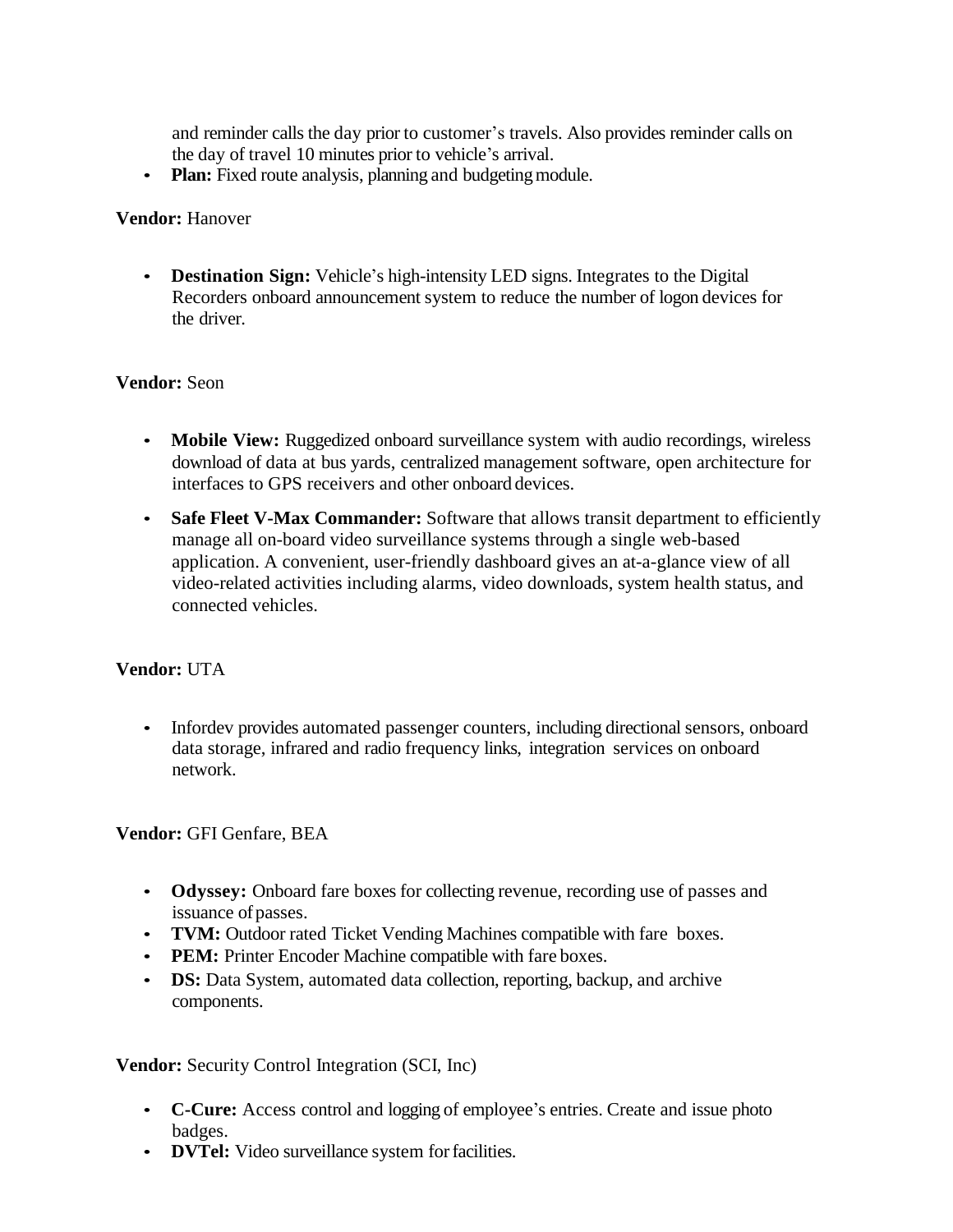**Vendor:** AssetWorks Inc.

- **FleetFocus:** Fleet management, inventory, bar coding, work orders, labor and repair tracking.
- **FuelFocus:** Fuel management, inventory and control module.

**Vendor:** Cummins Rocky Mountain

• **Insite:** Engine diagnostic and repair software

**Vendor:** Stuart & Stevenson LLC

• **ATDT:** Transmission diagnostic and repair software Code Blue for Emergency Alert phones

## **MUNICIPAL DEVELOPMENT AUTOMATION SOFTWARE**

- VueWorks
- EdgeSoft
- ParkPro

## **POLICE AUTOMATION HARDWARE AND SOFTWARE**

Vendor: Central Square

- CommandCAD
- MobileCOM
- LawRECORDS
- TiburonCONNECT

Vendor: The Omega Group

- CrimeView
- CrimeView Server
- CrimeView Community

#### Vendor: Xanalys Limited

• PowerCase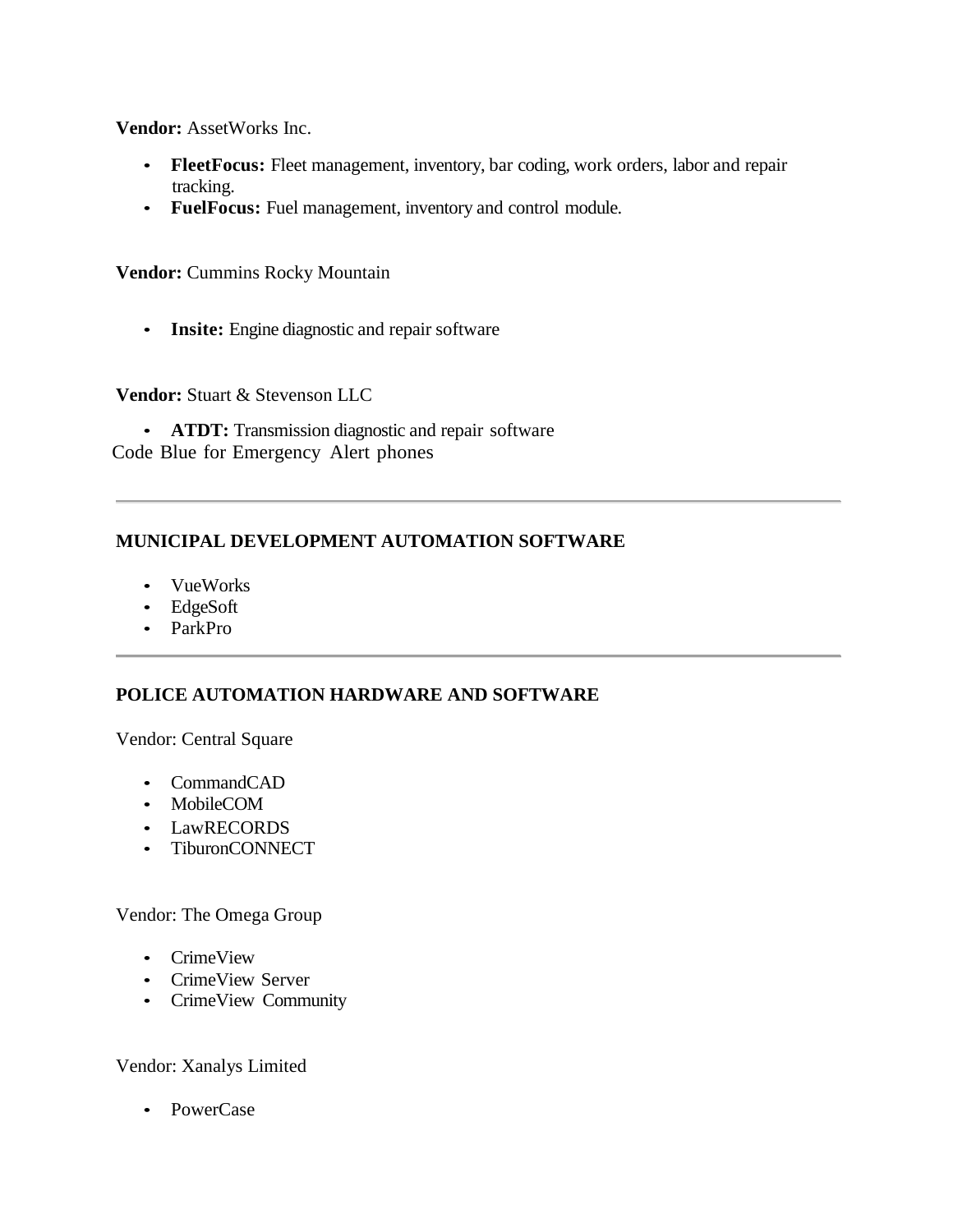- Link
- Indexer

## Vendor: TASER

- Axon Flex Camera
- Evidence.com

## Vendor: Public Safety Corporation

• CryWolf

## Vendor: Innovative Data Solutions

• PowerDMS Policy Manual Software

## Vendor: QueTel Corporation

• Bar Code Printers and Labels

## Vendor: MorphoTrak/idemia

- Printrak Biometrics Identification Solution (BIS)
- LiveScan

Vendor: CAD Zone, Inc.

• CrimeZone

#### Vendor: LEFTA Systems

• LEFTA (Law Enforcement Field Training Application)

# Vendor: CI Technologies

• IAPro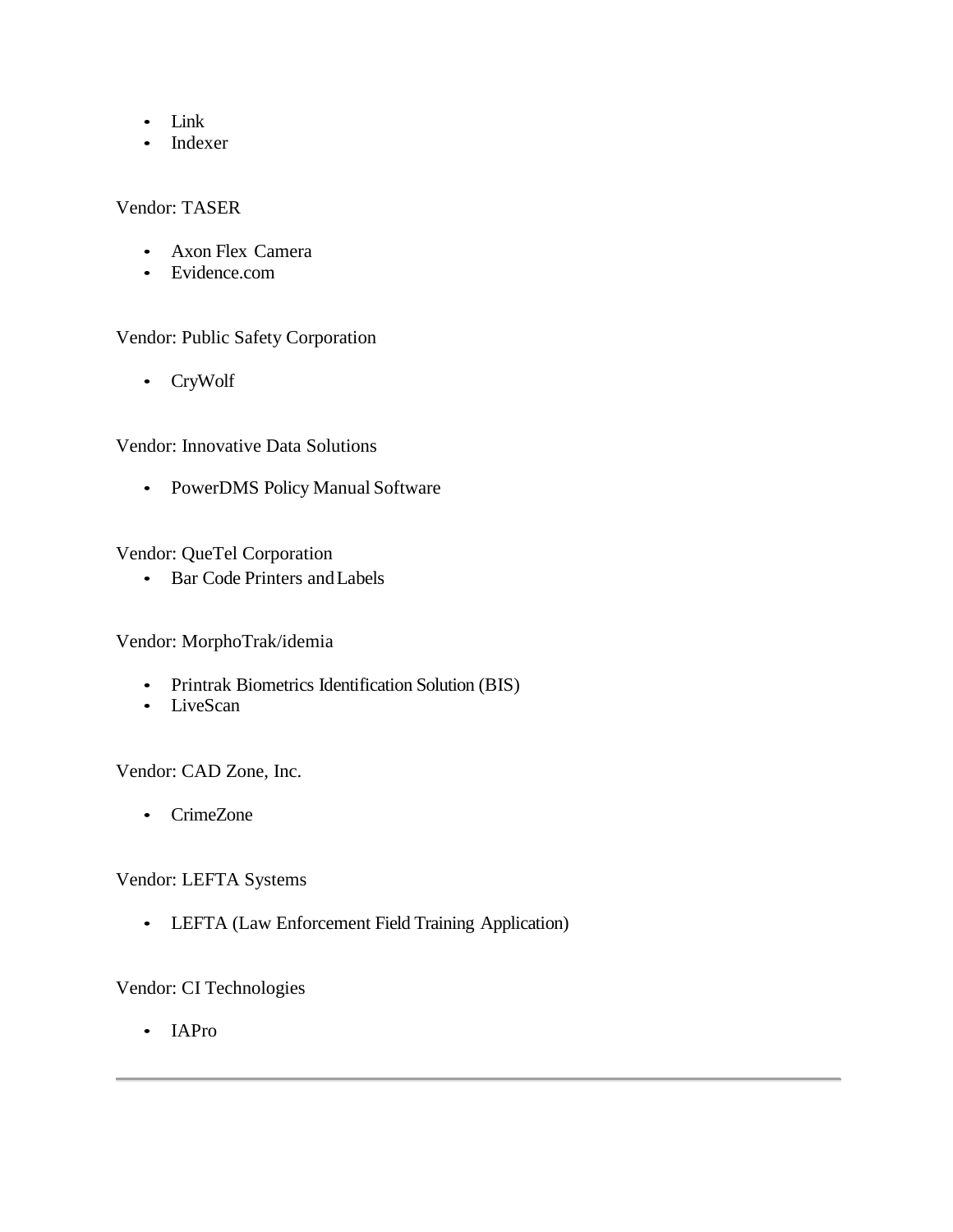# **CONFIGURATIONS FOR SIRIUSWARE HANDHELD SCAN ACCESS HARDWARE**

Required:

- Symbol Wireless Scanner
- Single slot communications & charge cradle
- Spare 1700 mAh battery
- Protective screen cover
- Symbol 3-year Service Center Bronze Service
- Siriusware Salesware Handheld License must exist for each device or be purchased at time of equipment purchase.

## **ENVIRONMENTAL HEALTH**

- EIC Vehicle Emissions Inspection System
- Envision Connect
- Agiare wire

## **PLANNING**

- Avolve Software
- Posse Land Management Software

## **DATA COMMUNICATIONS/NETWORK EQUIPMENT/TELECOMMUNICATIONS STANDARDS:**

Network Cabling

- Local Area Network (LAN) copper cabling must c with ANSI/TIA/EIA-568-B.1 2001 ("T568B") Cate 5e or better standards and must provide a 25-year application assurance and extended warranty.
- Cabling in new facilities must utilize Category 6ca
- Fiber-optic cabling shall be Optical Cable Corporate manufactured tight buffered fiber, installed by a certified installer, and must provide a minimum10- warranty.
- All patch panels and wall plates shall utilize 110-bl type insulation-displacement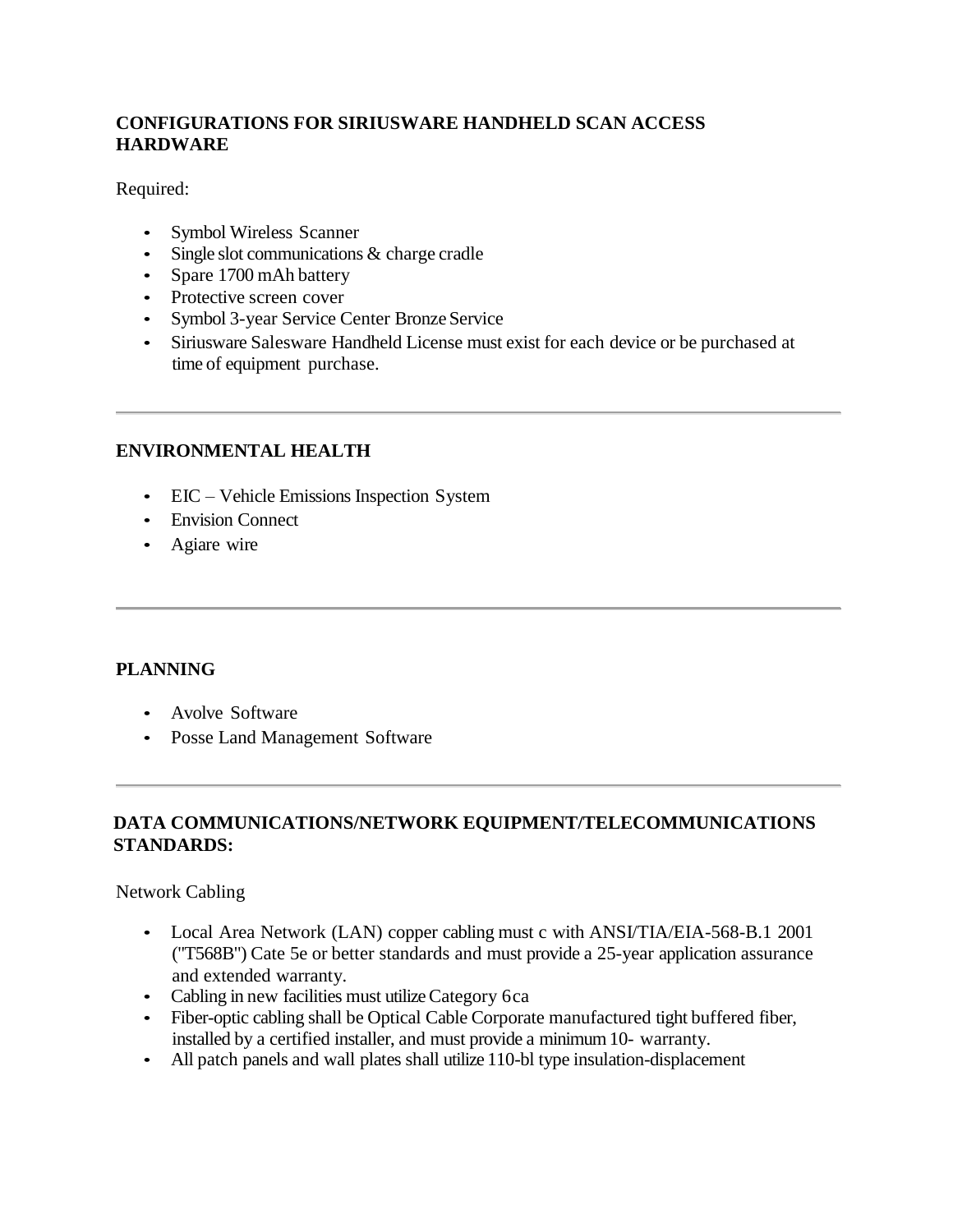connections.

- Switch interfaces shall utilize IEC 60603 8P8C ("R connections for copper and IEC 61754 -
	- 20 ("LC") o 61754-4 ("SC") connections for fiber.
- All cabling must be installed by a City of Albuquerque approved network contractor.
- DTI Telecommunications Group is responsible for the coordination of all network installations in City owned and leased facilities.

## **TELECOMMUNICATIONS EQUIPMENT**

Minimum Standards:

- Siemens Hicom 300
- HiPath 4000
- Hicom 150
- Optipoint 500 Telecommunications switch
- Software release must be either at a 6.4 or 6.6 revision level.
- Cisco Palo Alto Exault Netformix

## **TELECOMMUNICATIONS SMALL/REMOTE SITE NETWORK AND EQUIPMENT**

Minimum Standards:

- Siemens HiCom 300 Mod 80EX or Mod 30EX Release 6.4 to 6.6,
- Siemens Hicom 150E,
- Siemens HiPath 4000
- Siemens Optipoint 500.
- Cisco

#### **HVAC SYSTEMS**

Minimum Standards:

• Trane

## **PARKS AND RECREATION**